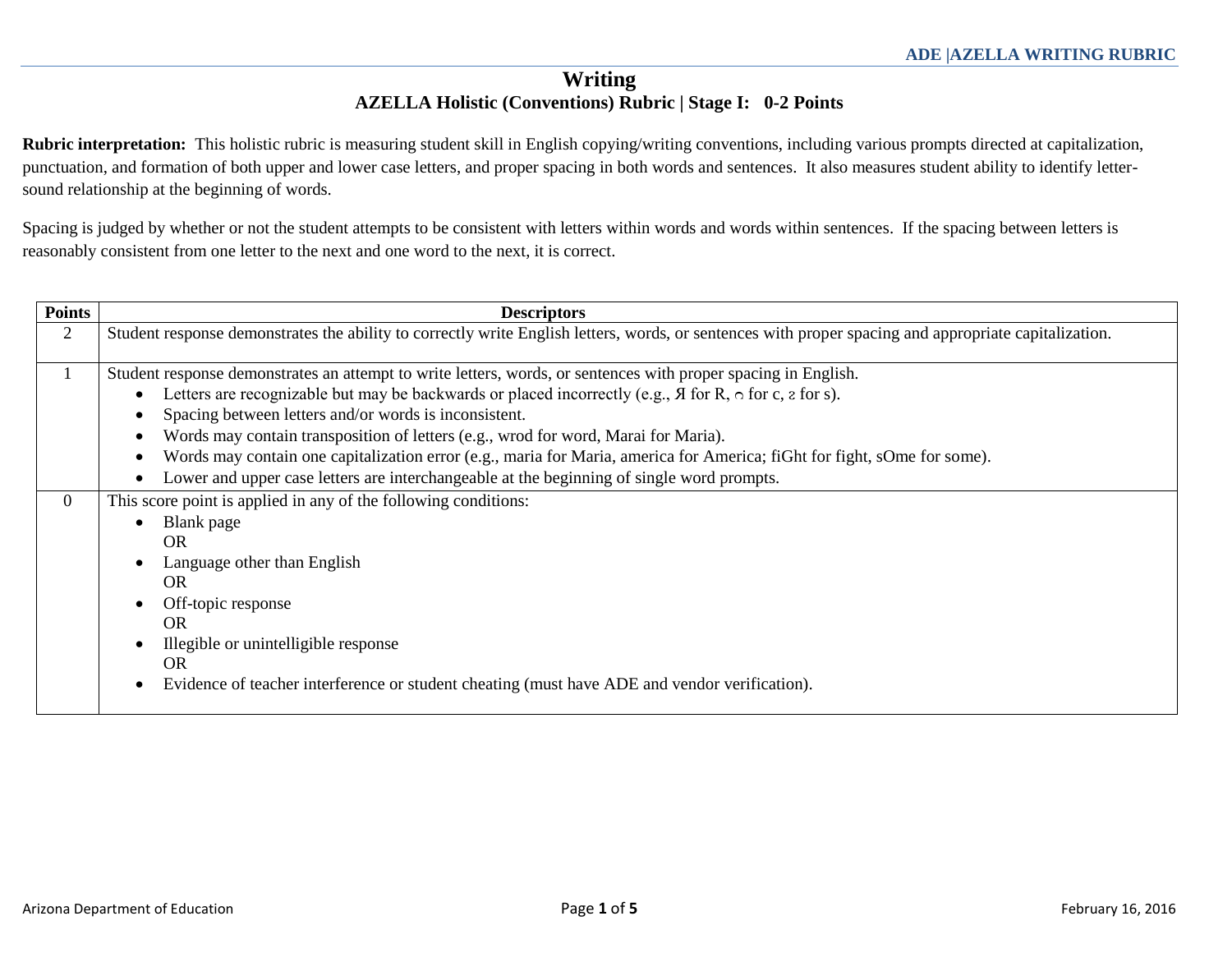# **Writing AZELLA Holistic (Sentence) Rubric | Stage I: 0-2 Points**

**Rubric interpretation:** This holistic rubric is measuring student skill in writing English sentences with a focus on simple sentences (S-V, S-V-C) and subject-verb agreement. Evidence of consistent spacing between letters and words and capitalization and punctuation are considered. If spelling of more complex words is phonetic and the words are recognizable (e.g., pretty/pritty; throing/throwing; playing/playng; goes/gos), they can be accepted.

| <b>Points</b>  | <b>Descriptors</b>                                                                                |  |  |  |
|----------------|---------------------------------------------------------------------------------------------------|--|--|--|
| $\overline{2}$ | Student response demonstrates the ability to write one or more English sentence(s).               |  |  |  |
|                | Response has consistent spacing between letters and words.                                        |  |  |  |
|                | Response has subject-verb agreement.                                                              |  |  |  |
|                | Response has one error or omission in beginning capitalization and/or end punctuation.            |  |  |  |
|                | Spelling errors or phonetic spellings that do not impede comprehension are acceptable.            |  |  |  |
|                | Student response demonstrates an attempt to write a sentence.                                     |  |  |  |
|                | Response has subject-verb agreement error.                                                        |  |  |  |
|                | Response has more than one error or omission in beginning capitalization and/or end punctuation.  |  |  |  |
|                | Word order impedes clarity.                                                                       |  |  |  |
|                | Spelling errors impede the meaning of words. Attempts at phonetic spellings are not recognizable. |  |  |  |
| $\Omega$       | This score point is applied in any of the following conditions:                                   |  |  |  |
|                | Blank page                                                                                        |  |  |  |
|                | <b>OR</b>                                                                                         |  |  |  |
|                | Language other than English                                                                       |  |  |  |
|                | <b>OR</b>                                                                                         |  |  |  |
|                | Off-topic response                                                                                |  |  |  |
|                | <b>OR</b>                                                                                         |  |  |  |
|                | Restatement or copying of the prompt                                                              |  |  |  |
|                | <b>OR</b>                                                                                         |  |  |  |
|                | Illegible or unintelligible response                                                              |  |  |  |
|                | <b>OR</b>                                                                                         |  |  |  |
|                | Evidence of teacher interference or student cheating (must have ADE and vendor verification).     |  |  |  |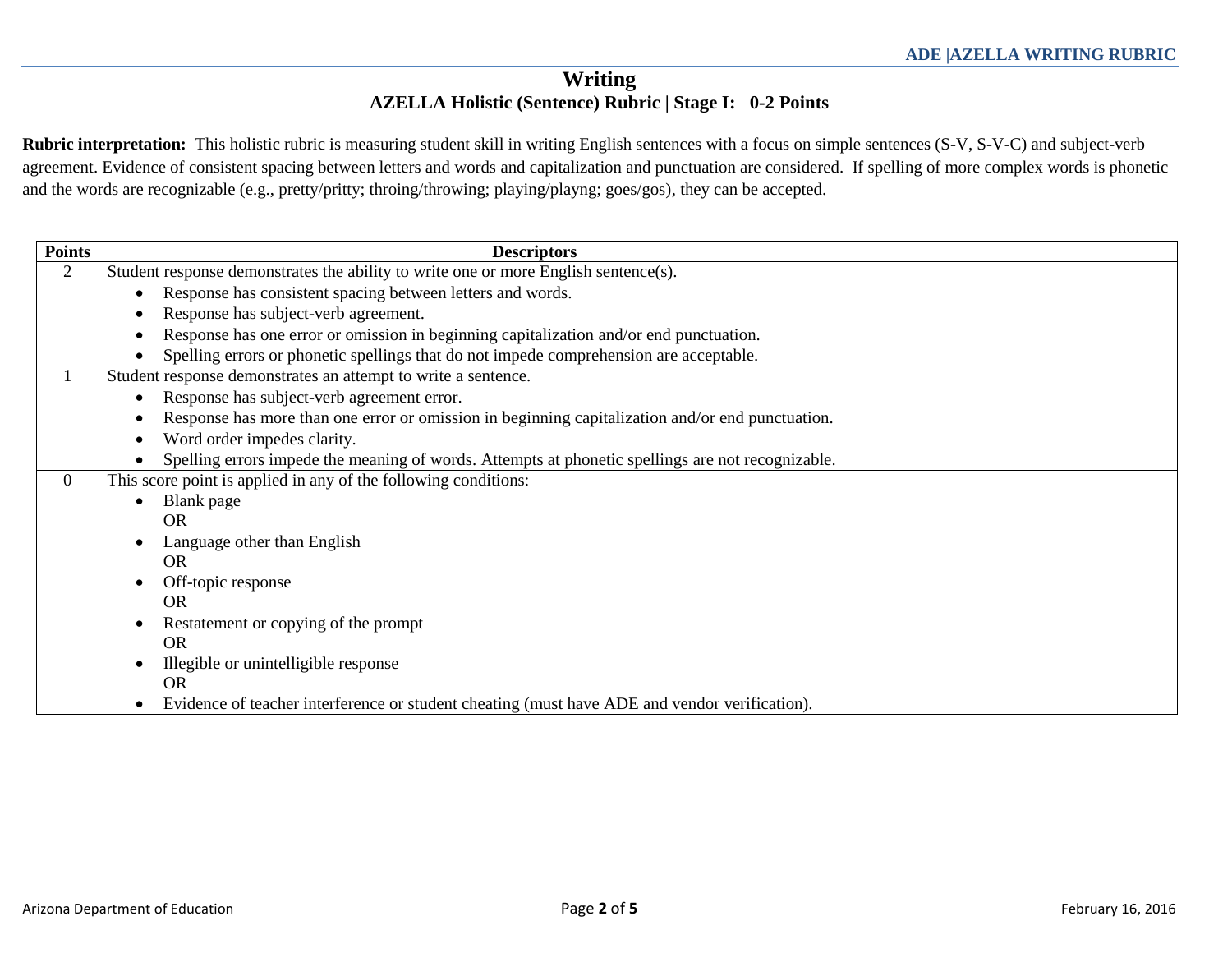# **Writing AZELLA Holistic Rubric | Stage I and II: 0-3 Points**

**Rubric interpretation:** This holistic rubric measures student skill in creating multiple English sentences about a topic that is depicted in one or more pictures. In holistic scoring, the best fit score is awarded. Note that instructional support per the ELP Standards in some or all Stages is considered in scoring. Evidence of correct subject-verb is considered, as well as capitalization, punctuation, and spelling. Evidence of consistent spacing between letters and words is also considered. Response will include reference(s) to the prompt/picture(s).

| <b>Points</b>  | <b>Descriptors</b>                                                                                                                                              |  |  |  |  |
|----------------|-----------------------------------------------------------------------------------------------------------------------------------------------------------------|--|--|--|--|
| 3              | Student response is at least two English sentences which include ideas, actions, and/or details. A single sentence that is comprehensively structured to relate |  |  |  |  |
|                | more than one idea, action, and/or detail may be counted as two sentences.                                                                                      |  |  |  |  |
|                | Ideas and details are present.<br>٠                                                                                                                             |  |  |  |  |
|                | Errors in subject-verb agreement are not evident.                                                                                                               |  |  |  |  |
|                | Beginning capitalization and/or end punctuation have only minor errors or omissions.                                                                            |  |  |  |  |
|                | Minor spelling errors do not impede the meaning of words. Phonetic spelling is acceptable.                                                                      |  |  |  |  |
| $\overline{2}$ | Student response includes at least one English sentence.                                                                                                        |  |  |  |  |
|                | Ideas and details may be vague but are present.                                                                                                                 |  |  |  |  |
|                | Minimal errors in subject-verb agreement are noted.                                                                                                             |  |  |  |  |
|                | Beginning capitalization and/or end punctuation have only minor errors or omissions.                                                                            |  |  |  |  |
|                | Word order impedes clarity.                                                                                                                                     |  |  |  |  |
|                | Minor spelling errors begin to impede the meaning of words. Phonetic spelling is acceptable.                                                                    |  |  |  |  |
| 1              | Student response includes an attempt to write English sentences.                                                                                                |  |  |  |  |
|                | Ideas and details are vague and/or non-existent.                                                                                                                |  |  |  |  |
|                | Errors in subject-verb agreement confuse the reader.                                                                                                            |  |  |  |  |
|                | No consistent evidence of capitalization and/or punctuation is noted.                                                                                           |  |  |  |  |
|                | Spelling errors impede the meaning of words. Attempts at phonetic spellings are not recognizable.                                                               |  |  |  |  |
| $\overline{0}$ | This score point is applied in any of the following conditions:                                                                                                 |  |  |  |  |
|                | Blank page                                                                                                                                                      |  |  |  |  |
|                | <b>OR</b>                                                                                                                                                       |  |  |  |  |
|                | Language other than English                                                                                                                                     |  |  |  |  |
|                | <b>OR</b>                                                                                                                                                       |  |  |  |  |
|                | Off-topic response                                                                                                                                              |  |  |  |  |
|                | <b>OR</b>                                                                                                                                                       |  |  |  |  |
|                | Restatement or copying of the prompt                                                                                                                            |  |  |  |  |
|                | <b>OR</b>                                                                                                                                                       |  |  |  |  |
|                | Illegible or unintelligible response                                                                                                                            |  |  |  |  |
|                | <b>OR</b>                                                                                                                                                       |  |  |  |  |
|                | Evidence of teacher interference or student cheating (must have ADE and vendor verification).                                                                   |  |  |  |  |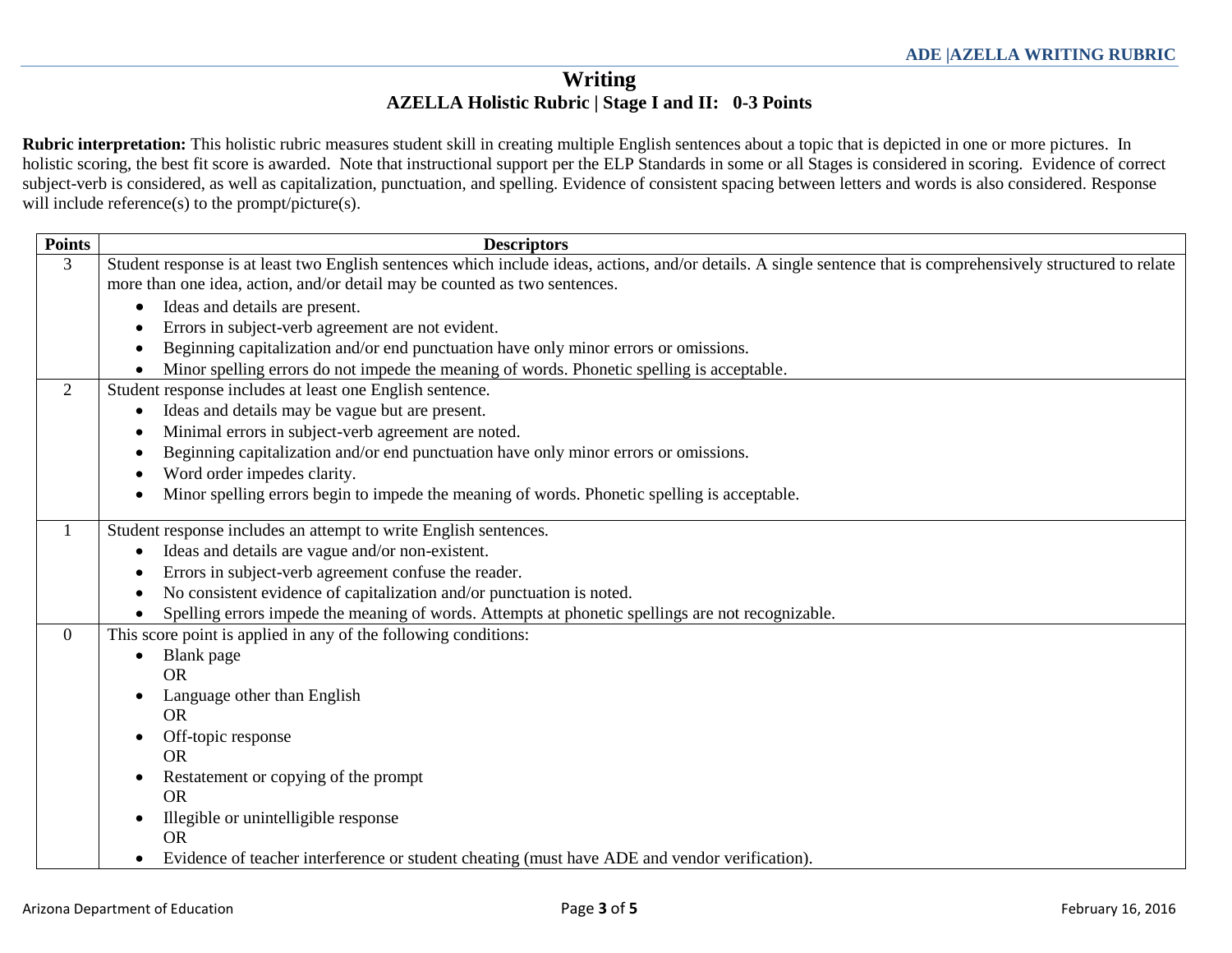### **Stages III, IV, and V Holistic Writing Rubric: 0-5 Points**

| Score 5: Ideas are expressed and developed clearly;<br>conventions of standard English are successfully incorporated;<br>sentences are varied with both simple and complex structures;<br>writing is organized and clearly moves from one sentence to<br>the next; writing is focused and descriptive. A score point 5<br>will include:<br>An idea supported with relevant reasons, examples,<br>$\bullet$<br>and/or details; characters and setting as appropriate.<br>Command of grammar (including syntax) and usage<br>$\bullet$<br>with few or no errors.<br>Correct capitalization and end punctuation; infrequent<br>$\bullet$<br>errors in internal punctuation.<br>Infrequent and/or minor spelling errors that do not<br>$\bullet$<br>impede the reader's comprehension.<br>Recognizable organization that allows the reader to<br>$\bullet$<br>follow the text from beginning to end.<br>Consistent use of descriptive words and phrases that<br>$\bullet$<br>address the purpose, topic, and audience using<br>academic language as appropriate.<br>Prompt/question addressed either in a statement or<br>$\bullet$<br>with clear implication. | Score 4: Main idea is evident and development is present.<br>Writing includes minimal errors in standard English<br>conventions that do not impede communication of the text.<br>There is variation of sentence structures; simple sentences<br>prevail. Vocabulary is appropriate. Student uses transitions<br>although they are repetitive or missing at times. A score point<br>4 will include:<br>An idea and details or characters and setting as<br>$\bullet$<br>appropriate.<br>Minimal errors in grammar (including syntax) and<br>$\bullet$<br>usage that do not impede communication.<br>Infrequent errors in capitalization and punctuation<br>$\bullet$<br>do not impede communication.<br>Infrequent and/or minor spelling errors that do not<br>$\bullet$<br>impede the reader's comprehension.<br>An organization that incorporates transitional words<br>$\bullet$<br>to guide the reader through the text, from beginning<br>to end.<br>Words and phrases that address the topic and<br>audience using academic language although<br>inconsistencies are noted.<br>Evidence of connection to the prompt/question,<br>$\bullet$<br>stated or implied. | Score 3: Main idea is present; few details are evident<br>although some are general. Writing includes errors in<br>standard English conventions which impede<br>communication. There is a hint of sentence variation, but<br>attempts are often unsuccessful. Vocabulary is limited. A<br>score point 3 will include:<br>Main idea present; details randomly placed;<br>$\bullet$<br>simplistically stated character(s) and/or setting as<br>appropriate.<br>Errors in grammar (including syntax) and usage<br>$\bullet$<br>that begin to confuse the reader.<br>Frequent errors in capitalization and punctuation<br>that begin to impede communication.<br>Frequent spelling errors that begin to impede<br>$\bullet$<br>reader's comprehension.<br>Organization difficult to follow; transitions often<br>missing; beginning and/or ending that may be<br>missing.<br>Repetitive use of words and phrases.<br>Some evidence of connection to the<br>prompt/question stated or implied. |
|------------------------------------------------------------------------------------------------------------------------------------------------------------------------------------------------------------------------------------------------------------------------------------------------------------------------------------------------------------------------------------------------------------------------------------------------------------------------------------------------------------------------------------------------------------------------------------------------------------------------------------------------------------------------------------------------------------------------------------------------------------------------------------------------------------------------------------------------------------------------------------------------------------------------------------------------------------------------------------------------------------------------------------------------------------------------------------------------------------------------------------------------------------|-----------------------------------------------------------------------------------------------------------------------------------------------------------------------------------------------------------------------------------------------------------------------------------------------------------------------------------------------------------------------------------------------------------------------------------------------------------------------------------------------------------------------------------------------------------------------------------------------------------------------------------------------------------------------------------------------------------------------------------------------------------------------------------------------------------------------------------------------------------------------------------------------------------------------------------------------------------------------------------------------------------------------------------------------------------------------------------------------------------------------------------------------------------------------|-------------------------------------------------------------------------------------------------------------------------------------------------------------------------------------------------------------------------------------------------------------------------------------------------------------------------------------------------------------------------------------------------------------------------------------------------------------------------------------------------------------------------------------------------------------------------------------------------------------------------------------------------------------------------------------------------------------------------------------------------------------------------------------------------------------------------------------------------------------------------------------------------------------------------------------------------------------------------------------------|
| Score 2: Main idea is discernible; details are not always tied<br>to an idea and are sometimes off topic. Errors in standard<br>English conventions impede communication. Sentences are<br>often incomplete or are simplistic in structure. Vocabulary is<br>limited and repetitive. A score point 2 will include:<br>Ideas vague and/or simplistic; details sometimes<br>$\bullet$<br>unrelated; if appropriate, characters and/or setting not<br>identified, although a name may be mentioned.<br>Errors in grammar (including syntax) and usage that<br>$\bullet$<br>impede communication.<br>Beginning capitalization and end punctuation are<br>$\bullet$<br>often incorrect. Internal punctuation not correct if<br>used.<br>Spelling errors that impede reader's comprehension.<br>$\bullet$<br>Organization non-existent; no cohesiveness among<br>$\bullet$<br>the sentences; beginning and ending missing.<br>Repetitive and/or incorrect words and phrases.<br>$\bullet$                                                                                                                                                                        | Score 1: No main idea is present; there is only a list of<br>English words and phrases with no connection to one another.<br>The use of standard English conventions is not evident.<br>Sentences are incomplete or are random words strung<br>together. Vocabulary is the repetition of a few words that<br>offer no cohesive meaning. A score point 1 will include:<br>Absence of ideas; if appropriate, characters and/or<br>$\bullet$<br>setting not identified, although a name may be<br>mentioned.<br>Errors in grammar (including syntax) and usage that<br>$\bullet$<br>impede communication.<br>No consistent evidence of capitalization and<br>$\bullet$<br>punctuation.<br>Spelling errors that impede the reader's<br>$\bullet$<br>comprehension.<br>Organization non-existent; no cohesiveness among<br>$\bullet$<br>the words and phrases; beginning and ending<br>missing.                                                                                                                                                                                                                                                                            | Score 0: This score point is applied in any of the<br>following conditions:<br>Blank page<br>$\bullet$<br>OR.<br>Language other than English<br>OR.<br>Off-topic response<br>$\bullet$<br><b>OR</b><br>Restatement or copying of the prompt<br>$\bullet$<br><b>OR</b><br>Illegible or unintelligible response<br><b>OR</b><br>Evidence of teacher interference or student<br>cheating (must have ADE and vendor<br>verification).                                                                                                                                                                                                                                                                                                                                                                                                                                                                                                                                                         |